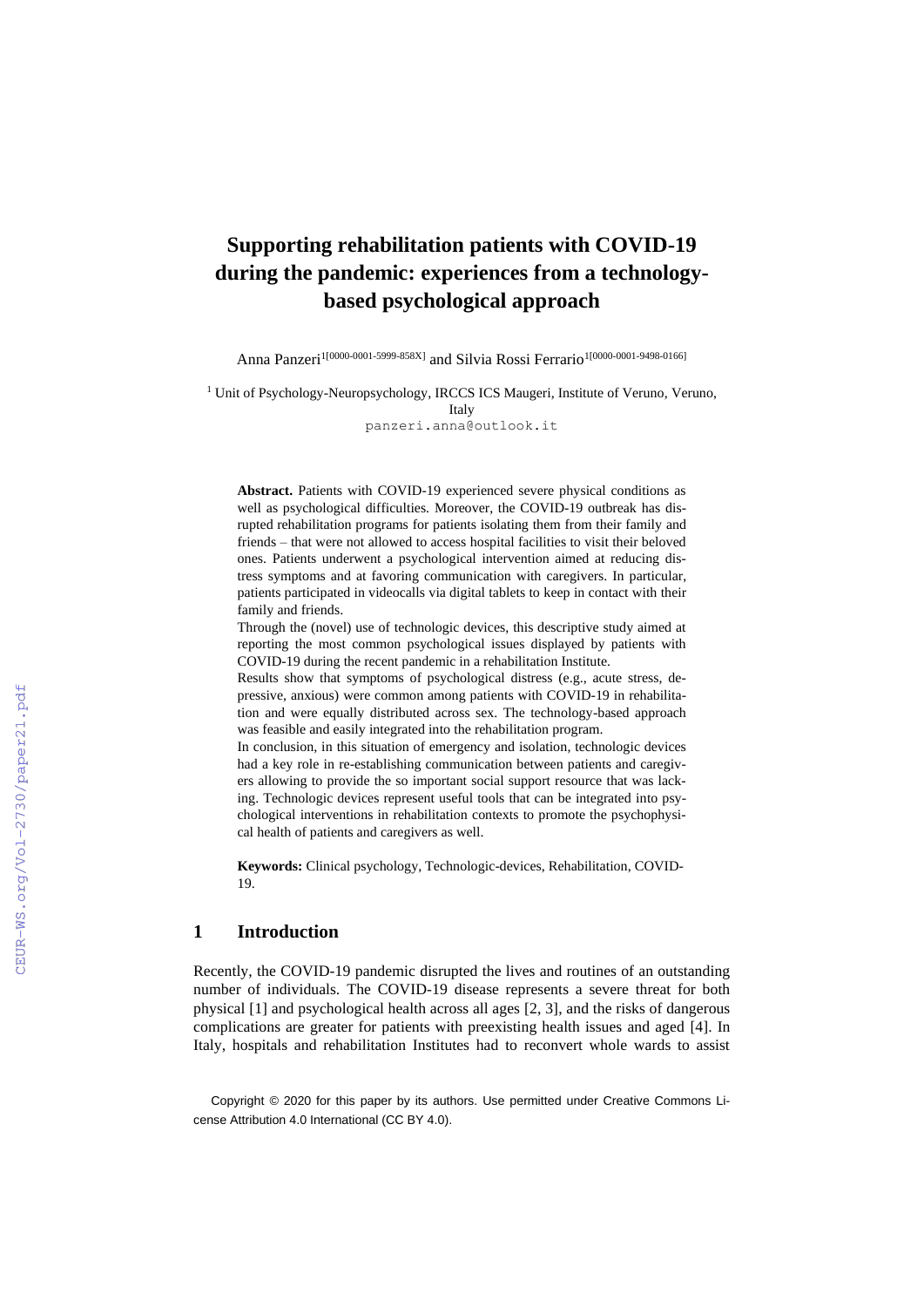patients with COVID-19. In order to contain the contagion, caregivers were not allowed to meet and visit their hospitalized beloved ones.

Thus, beyond the 'usual' hospitalization challenges, patients with COVID-19 and their caregivers had to face further difficulties related to the viral emergency, as the forced physical-isolation that resulted in a lack of reciprocal emotional support [5].

Despite these difficulties, digital technologies offer a considerable resource allowing them to maintain social contacts with family and friends through technologic devices such as smartphones and tablets [6]. In the last two decades, these tools have become popular, but people of the currently aged generations do not always own them or are not always confident in their use [7]. Moreover, most of the patients in rehabilitation are aged and/or fragile due to physical and/or cognitive issues, thus they frequently show difficulties – or inability – in properly using technology devices to communicate with their family and friends. Without communication, patients' and caregivers lacked the social support resource and were continuously worried about each other health [8, 9].

As a result, the COVID-19 emergency exacerbated the stress of patients in rehabilitation and their caregivers at home. Consequently, the psychological intervention for rehabilitation patients and caregivers forced to physical distancing targeted the issues related to the COVID-19 emergency and aimed at re-connecting patients with their beloved ones by providing new digital communication modalities [10].

This study aimed at describing the most common psychological issues displayed by patients in rehabilitation who received a technology-based intervention during the COVID-19 emergency. Moreover, the role of digital devices for COVID-19 patients is discussed as well as its integration in routine clinical practice.

### **2 Methods**

This study was conducted at the Maugeri Clinical and Scientific Research Rehabilitation Institute of Veruno (NO), in northern Italy.

Inclusion criteria were (a) being admitted to the rehabilitation hospital from  $2<sup>nd</sup>$  March to  $12<sup>th</sup>$  May 2020, (b) resulting positive to the COVID-19, and (c) participating to digital video calls with caregivers. All patients provided written informed consent.

The psychological intervention was conducted by two psychologists with a specialization in psychotherapy. As a clinical routine practice, after the physician or patient request for psychological assistance, the psychological assessment was conducted through the clinical interview – allowing the patient to express thoughts and emotions. Simultaneously, psychologists assessed a wide range of areas while providing immediate feedback, reassurance, and support. The most relevant psychological issues of patients were identified and an individual psychological intervention was started if needed. The intervention aimed at reducing the psychological distress of patients and caregivers and favoring communication with each other by using digital technologies. The intervention was specifically tailored to each individual needs with both face-toface and technology-based modalities.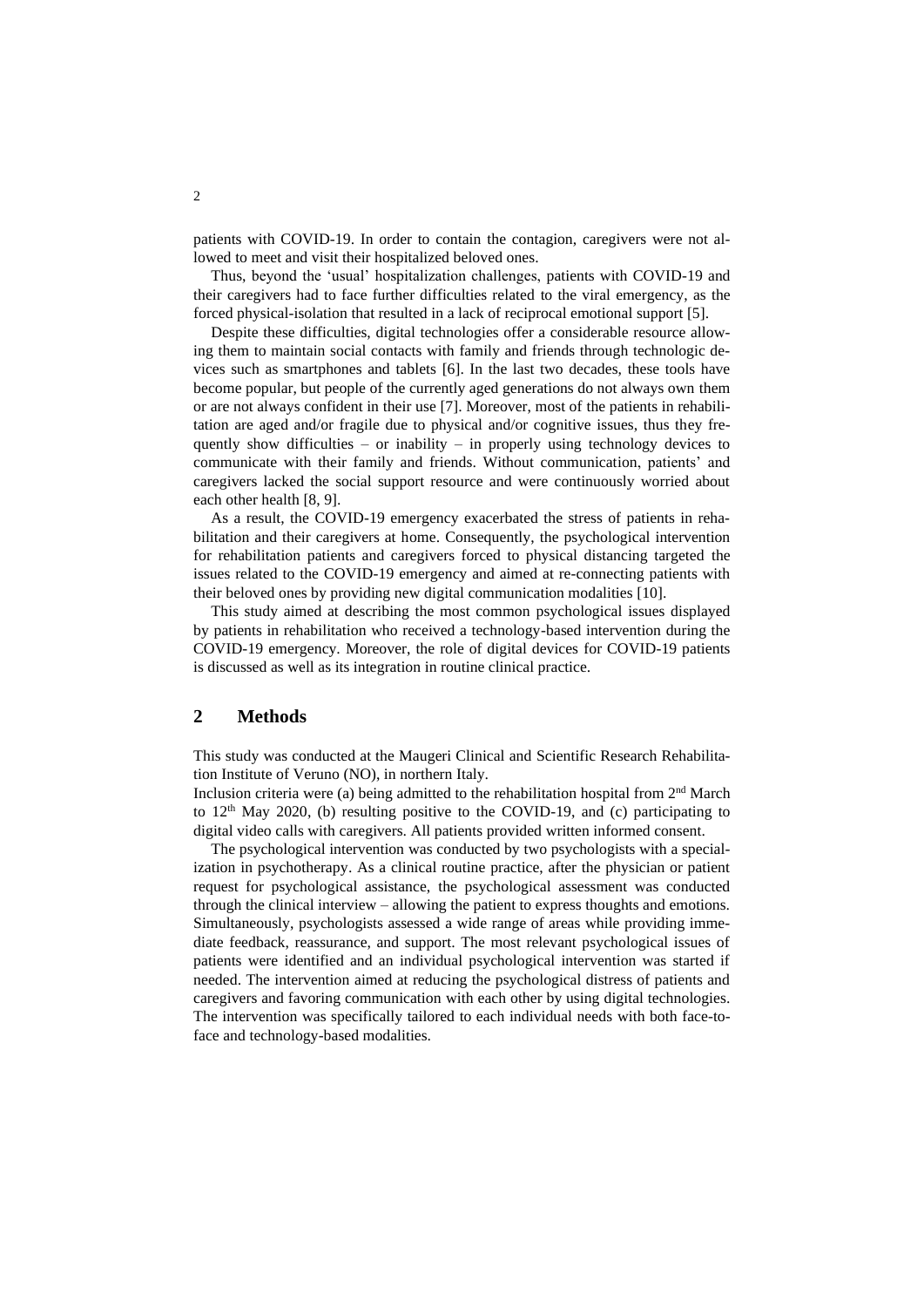The novelty of the procedure consisted of introducing technology-based devices (i.e., tablets) to favor contact with caregivers through conducting routine video calls with patients. The video calls among patients and caregivers were conducted via a digital tablet or with the patients' smartphones (if suitable). All patients with good cognitive and physical resources were educated to use technologic devices on their own. If required, also caregivers could have individual psychological support by phone.

The following variables were registered:

- ─ Demographics: age and biological sex;
- ─ Medical diagnosis: COVID-19 *vs*. COVID-19 plus other medical conditions;
- ─ Barthel index at admission: it measures the extent to which a person is independent and has mobility in activities of daily living, it ranges from totally dependent  $(=0)$ to totally independent  $(=100)$ ;
- ─ CIRS ICS: it is an index of the severity of medical complications, higher values express higher global severity;
- ─ Psychological issues: psychologists registered the most relevant psychological issues for each patient.

Descriptive analyses were performed to explore the most relevant psychological issues registered during the psychological sessions. The t-test and chi-square statistics were respectively used to compare the patients' age and psychological issues across males and females. The Cohen's *d* was used as effect-size. The R software was used.

## **3 Results**

The overall sample included 63 patients, (females = 35; 55.6%), their age ranged from 48 to 95 years (mean = 76.95,  $SD = 10.35$ ). A statistically significant difference was found between females (mean age =  $80.83$ , SD = 7.87) and males (mean = 72.11, SD  $= 11.14$ :  $t = 3.64$ ,  $p < 0.001$ ,  $d = 0.90$ .

All patients had a COVID-19 diagnosis, some of them also showed additional preexistent health issues (N tot = 16, 25.4%) such as neurological (N = 6), cardiovascular  $(N = 4)$ , physiatric  $(N = 4)$ , or other  $(N = 2)$ .

Regarding physical conditions, the Barthel values did not differ between females (mean = 33.27, SD = 27.89) and males (mean = 38.25, SD = 34.42): *t* = .542, *p <*  0.590,  $d = 0.15$ . Differently, the CIRS ICS showed worst values for females (mean = 2.10,  $SD = 0.38$ ) than males (mean  $= 1.86$ ,  $SD = 0.29$ ) with a significant difference (*t*  $= 2.28, p < 0.028, d = 0.71$ .

All patients conducted video calls to contact and see their relatives that were preferred to friends. Also, some patients required specific CBT intervention due to various psychological issues: depressive symptoms (15, 23.8%); acute stress symptoms (12, 19%); difficult grief elaboration ( $N= 7$ , 11.1%); anxious symptoms (6, 9.5%); and cognitive impairment 16 (25.4%). Only a minority of patients ( $N = 7$ , 11.1%) did not report any relevant psychological issue and only did videocalls.

The chi-square statistic showed no differences across sex regarding depressive, anxious, stress symptoms, grief, and cognitive impairment (Table 1).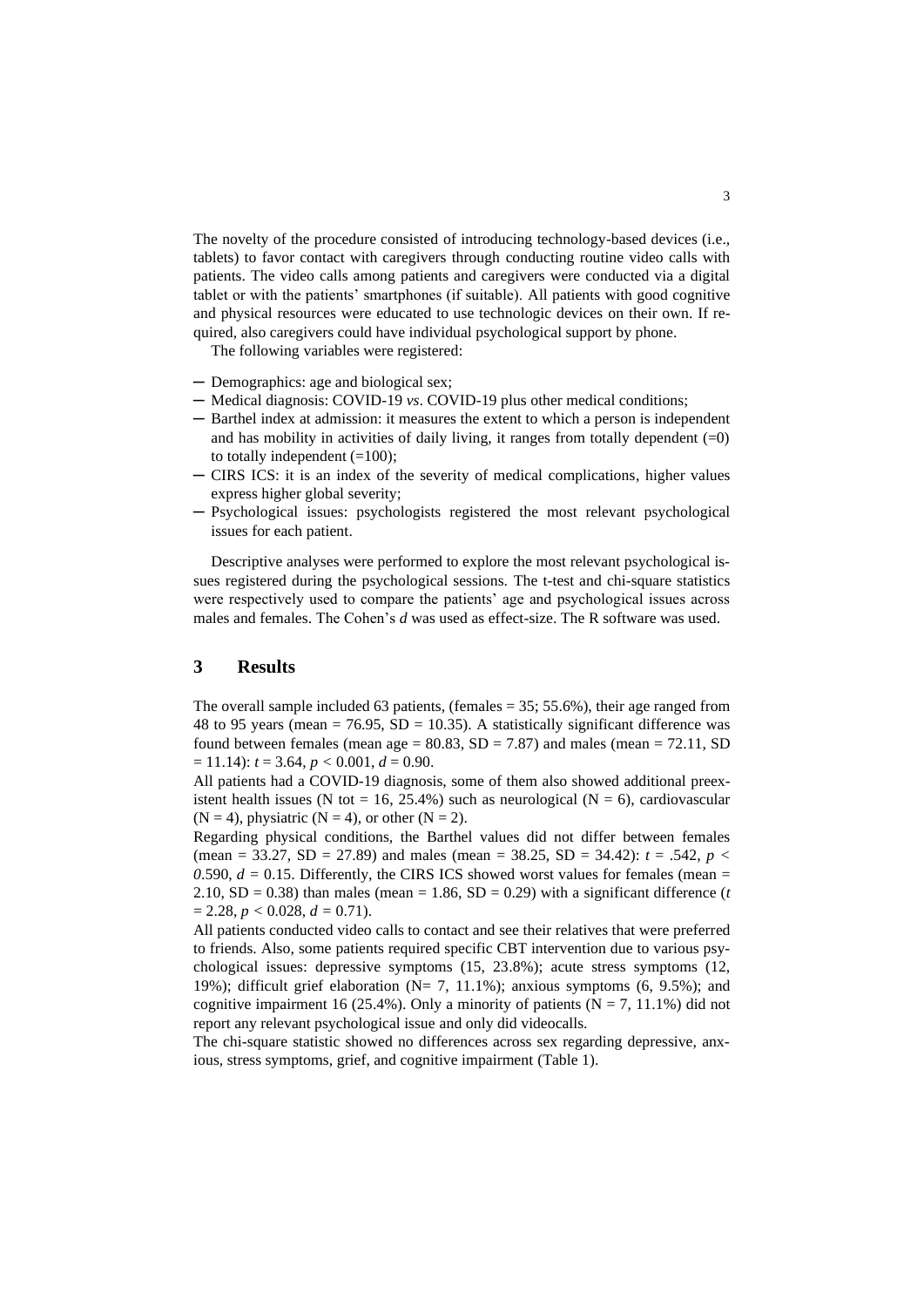|                      |                | Females | Males  | <b>Statistic</b> | $p$ -value  |
|----------------------|----------------|---------|--------|------------------|-------------|
| Anxiety              | Yes            | 3       | 3      | $\chi^2 = 0.083$ | $p = 0.773$ |
|                      | N <sub>0</sub> | 32      | 25     |                  |             |
| Depression           | Yes            | 6(%)    | 9(%)   | $\chi^2$ = 1.929 | $p = 0.165$ |
|                      | N <sub>0</sub> | 29(%)   | 19(% ) |                  |             |
| Acute stress         | Yes            | 5(%)    | 7(%)   | $\chi^2$ = 1.158 | $p = 0.282$ |
|                      | N <sub>0</sub> | 30(%)   | 21(%)  |                  |             |
| Grief                | Yes            | 5(%)    | 2(%)   | $\chi^2 = 0.804$ | $p = 0.370$ |
|                      | N <sub>0</sub> | 30(%)   | 26(%)  |                  |             |
| Cognitive impairment | Yes            | 12(%)   | 4(%)   | $\chi^2 = 3.284$ | $p = 0.70$  |
|                      | N <sub>0</sub> | 23(%)   | 24(%)  |                  |             |

**Table 1.** Distribution of neuro-psychological issues

Beyond participating in video calls regularly, all the principal caregivers were contacted by telephone to reassure them about the patients' conditions and to assess the need for structured CBT psychological intervention that was provided at distance to 8 of them (12.7%).

At the end of data collection, 9 patients died (14.3%), 6 still had COVID-19 (9.5%), 21 were dismissed home (33.3%), and 27 resulted negative for COVID-19 (42.9%), but still needed to continue rehabilitation in non-COVID-19 departments due to COVID-19 complications ( $N = 9$ ) or preexisting health-issues ( $N = 18$ ).

# **4 Discussions and conclusions**

This study aimed at summarizing the psychological issues that emerged among patients with COVID-19 in a rehabilitation Institute during the recent pandemic. Psychological intervention enhanced with technology-devices was provided. Moreover, is highlighted the role played by technologic devices, such as tablets, smartphones, and telephones, in promoting communication, social support, and psychological health.

During the COVID-19 breakout, the rehabilitation challenges were exacerbated by this novel life-threatening disease that caused severe distress among rehabilitation patients with and without the COVID-19 virus. Also, caregivers were continuously worried about the patients' health conditions, most of them saw each other for the last time in an emergency room or an ambulance.

As results show, symptoms of acute stress, depression, anxiety, and grief were common. According to results, the  $\chi^2$  statistic did not reveal any significant difference in the distribution of psychological issues among males and females that both displayed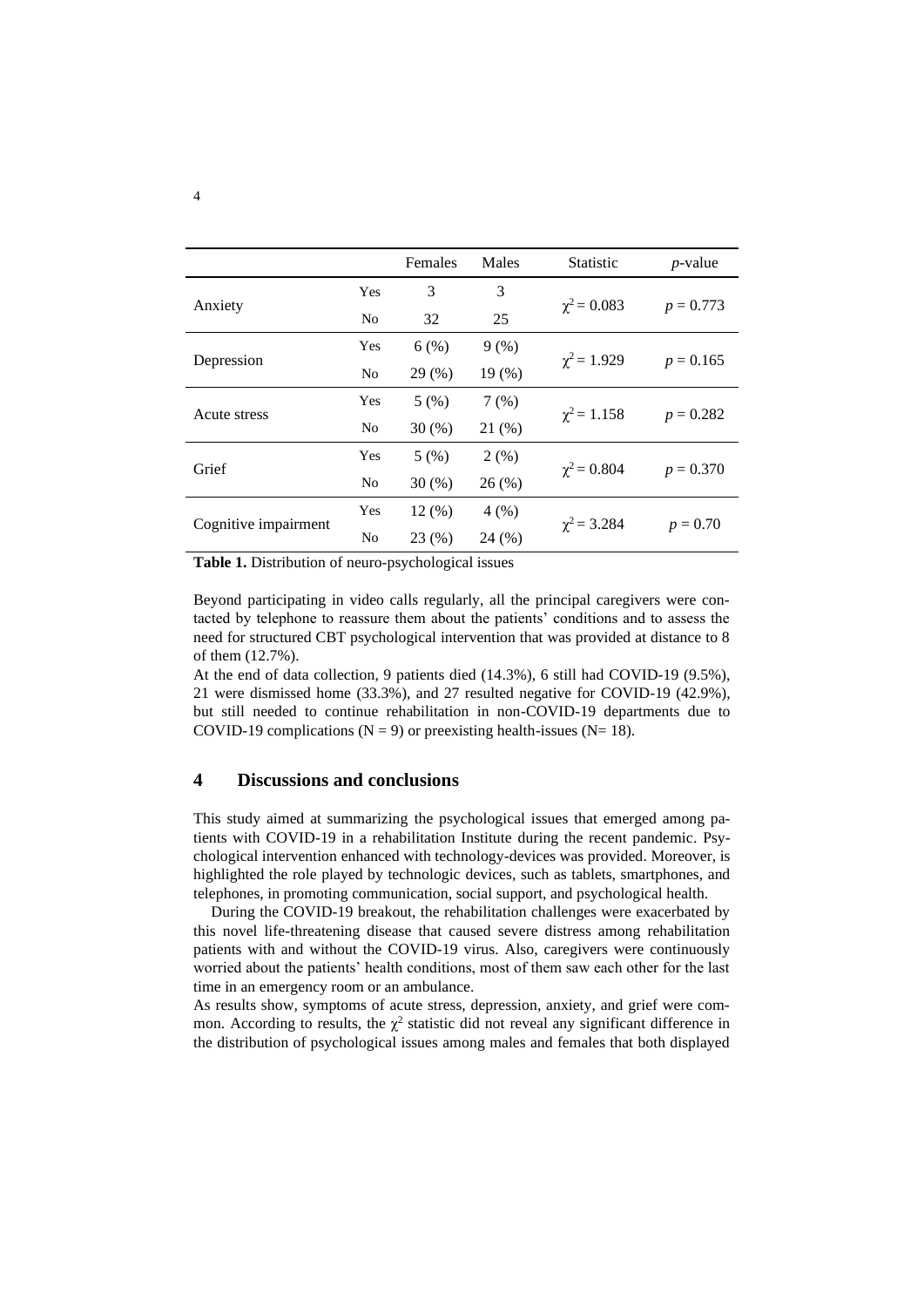symptoms of psychological distress – even despite women's physical conditions were frailer compared to men.

Literature showed that psychological intervention is a fundamental element of rehabilitative care to support both patients (and caregivers) given its effectiveness in enhancing adherence to medical treatments as well as psychophysical health [11, 12]. During this pandemic, the use of technology-based devices helped communication between patients and caregivers thus contributing to psychological support that has a key role in helping them in managing assistance-related stressors and maintaining good functioning [13, 14].

In a context where lockdown and sanitary restrictions did not allow visiting hospitalized patients, the use of technologic devices and at-distance communication represented a turning-point for psychological intervention [15].

Regarding technologic devices for patients, technology-based video calls with tablets and smartphones were crucial to re-establish the communication and connection between patients and their families who were separated due to the COVID-19 emergency. Indeed, in rehabilitation patients are usually surrounded by the social support of family and friends, almost daily visiting them. Although, particular situations – as the recent COVID-19 pandemic – may require adopting different online modalities to keep social contacts. According to the results, despite most of the patients were not used to technologic devices, all the patients willingly accepted to participate in the online video calls via tablet in order to communicate with relatives, showing a good and quick adaptation to the online modality that resulted to be feasible and wellaccepted.

Beyond the exceptional COVID-19 situation, technology-based devices are useful to connect hospitalized patients with relatives living too far from the patient hospital or unable to visit them. For some patients, learning new technological skills may become part of the cognitive and practical rehabilitation activities.

Regarding psychological intervention for caregivers, it is usually delivered with face-to-face sessions at the hospital, but the adoption of telepsychology approaches (e.g., telephone, Skype, Zoom) represents a resource to extend both the number potential recipients and also the continuity of treatment over time, regardless of distance and time limitations.

Moreover, given that it is recommended to continue psychological support also after discharge to favor the adaptation to 'daily' life [12, 16–19], telepsychology approaches can allow delivering at distance monitoring and intervention with leaner modalities that both patients and caregivers can easily integrate into their busy lives, reducing the obstacles related to time and mobility constraints [20]. Indeed, it is important to monitor and provide long-term psychological support [21] after discharge from rehabilitation because some individuals may not be able to seek and require psychological help [22], both due to illness denial [16] and because of the widespread stigma toward psychological and mental issues [23–26].

This study is not free of limitations. This is a descriptive report so it not possible to evaluate the effectiveness of the intervention. Moreover, the psychological assessment was conducted with the clinical interview and no other formalized assessment methodology was used due to the large gap between personnel-resources and the number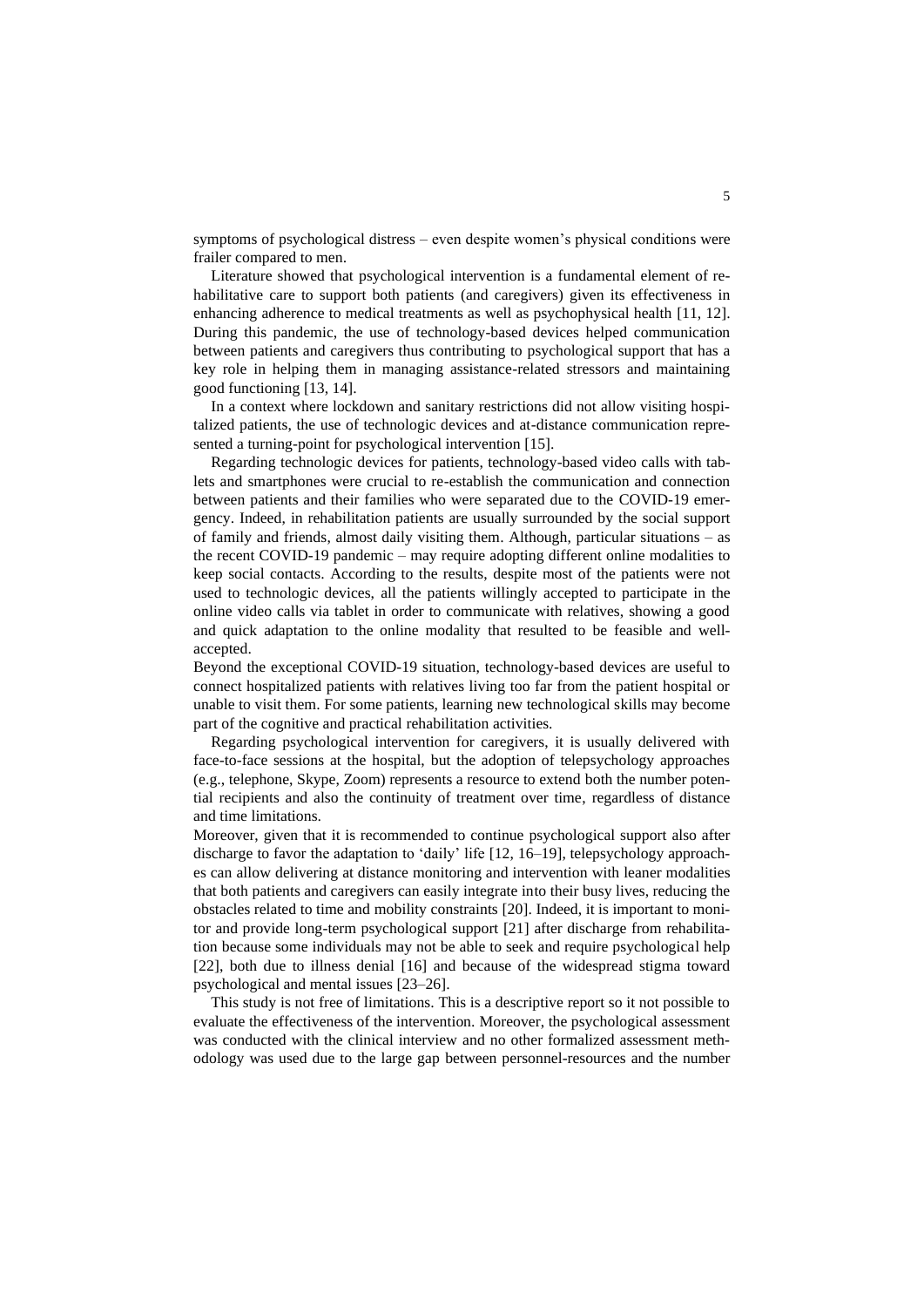of patients. Also, hygiene rules for COVID-19 did not allow patients to leave their room to reach the dedicated assessment rooms, nor to bring materials in and out of patients' rooms.

Future research should provide pre-post studies with formalized assessment methodologies. Furthermore, future studies should focus on specific categories at-risk for severe psychophysical health-outcomes, such patients with preexistent diseases (e.g. cardiovascular, obesity) [27–34], the frail categories from the general population, such as young adults [35–40], families going through challenging times [41–43], and elderlies [44–47].

In conclusion, psychological intervention is crucial in rehabilitation and in particular in challenging times as the COVID-19 outbreak. Psychological intervention can be enhanced by technologic devices and supports in order to favor communication, coping, adaptation, and the psychological health of patients and caregivers.

#### **References**

- 1. Williamson, E.J., Walker, A.J., Bhaskaran, K., Bacon, S., Bates, C., Morton, C.E., Curtis, H.J., Mehrkar, A., Evans, D., Inglesby, P., Cockburn, J., McDonald, H.I., MacKenna, B., Tomlinson, L., Douglas, I.J., Rentsch, C.T., Mathur, R., Wong, A.Y.S., Grieve, R., Harrison, D., Forbes, H., Schultze, A., Croker, R., Parry, J., Hester, F., Harper, S., Perera, R., Evans, S.J.W., Smeeth, L., Goldacre, B.: OpenSAFELY: factors associated with COVID-19 death in 17 million patients. Nature 1–7 (2020).
- 2. Rossi, A., Panzeri, A., Pietrabissa, G., Manzoni, G.M., Castelnuovo, G., Mannarini, S.: The Anxiety-Buffer Hypothesis in the Time of Covid-19: when self-esteem protects from loneliness and fear to anxiety and depression. Frontiers in Psychology (2020).
- 3. Parola, A., Rossi, A., Tessitore, F., Troisi, G., Mannarini, S.: Mental health through the COVID-19 quarantine: a growth curve analysis on Italian young adults. Frontiers in Psychology (2020).
- 4. Baud, D., Qi, X., Nielsen-Saines, K., Musso, D., Pomar, L., Favre, G.: Real estimates of mortality following COVID-19 infection, The Lancet Infectious Diseases (2020).
- 5. Simpson, R., Robinson, L.: Rehabilitation after critical illness in people with COVID-19 infection, American Journal of Physical Medicine and Rehabilitation (2020).
- 6. Negro, A., Mucci, M., Beccaria, P., Borghi, G., Capocasa, T., Cardinali, M., Pasculli, N., Ranzani, R., Villa, G., Zangrillo, A.: Introducing the Video call to facilitate the communication between health care providers and families of patients in the intensive care unit during COVID-19 pandemia. Intensive and Critical Care Nursing (2020).
- 7. Koscher, A., Dittenberger, S., Stainer-Hochgatterer, A.: ICT Inexperienced Elderlies: What Would Attract Elderlies to Technology? In: Harnessing the Power of Technology to Improve Lives (2017).
- 8. Ratti, M.M., Rossi, A., Delli Zotti, G.B., Sarno, L., Spotti, D.: Social support, psychological distress and depression in hemodialysis patients. Psicologia della Salute, 112–122 (2017).
- 9. Robinson-Smith, G., Harmer, C., Sheeran, R., Bellino Vallo, E.: Couples' Coping After Stroke-A Pilot Intervention Study. Rehabilitation Nursing 41, 218–229 (2016).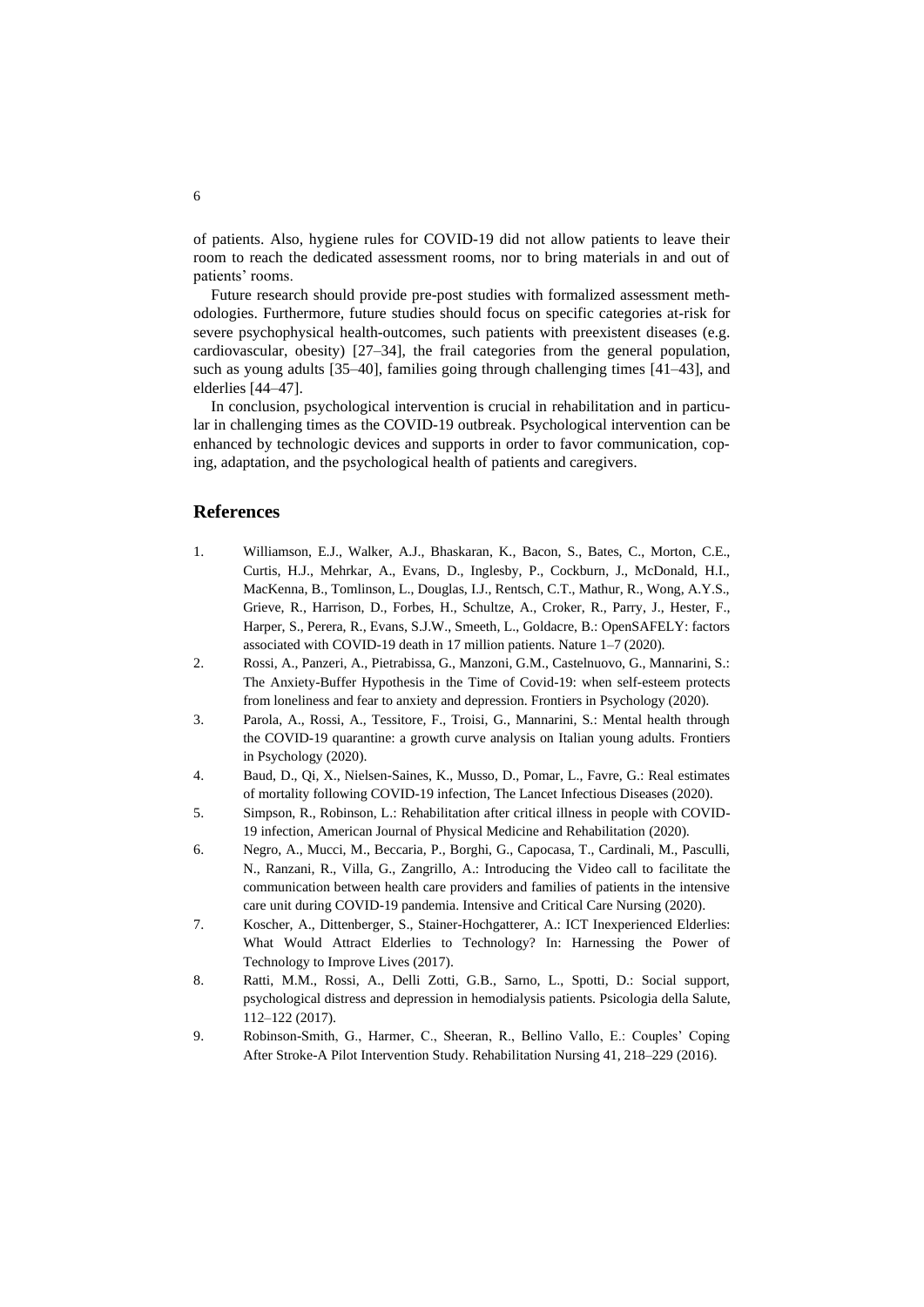- 10. Benn Orava, S., Cook, K., Brown, A.: Maintaining a positive patient experience during COVID-19 in a rehabilitation and complex care setting. Patient Experience Journal 7, 98–102 (2020).
- 11. Richards, S.H., Anderson, L., Jenkinson, C.E., Whalley, B., Rees, K., Davies, P., Bennett, P., Liu, Z., West, R., Thompson, D.R., Taylor, R.S.: Psychological interventions for coronary heart disease. Cochrane Database of Systematic Reviews 25 (3), 247-259 (2017).
- 12. Rossi Ferrario, S., Panzeri, A.: Exploring illness denial of LVAD patients in cardiac rehabilitation and their caregivers: a preliminary study. Artificial Organs 44, 655– 660 (2020).
- 13. Windle, G., Bennett, K.M.: The Social Ecology of Resilience. In: The Social Ecology of Resilience. pp. 219–231. Springer, New York, NY (2012).
- 14. Panzeri, A., Ferrario, S.R., Vidotto, G.: Interventions for psychological health of stroke caregivers: A systematic review. Frontiers in Psychology 10, (2019).
- 15. Goulabchand, R., Boclé, H., Vignet, R., Sotto, A., Loubet, P.: Digital tablets to improve quality of life of COVID-19 older inpatients during lockdown, European Geriatric Medicine, 1-2 (2020).
- 16. Rossi Ferrario, S., Panzeri, A., Anselmi, P., Vidotto, G.: Development and Psychometric Properties of a Short Form of the Illness Denial Questionnaire. Psychology Research and Behavior Management 12, 1–13 (2019).
- 17. Livneh, H., Antonak, R.F.: Psychosocial adaptation to chronic illness and disability: A primer for counselors. Journal of Counseling & Development 83, 12–20 (2005).
- 18. Pietrabissa, G., Sorgente, A., Rossi, A., Simpson, S., Riva, G., Manzoni, G.M., Prochaska, J.O., Prochaska, J.M., Cattivelli, • Roberto, Castelnuovo, G.: Stages of change in obesity and weight management: factorial structure of the Italian version of the University of Rhode Island Change Assessment Scale. Eating and Weight Disorders 22, 361–367 (2017).
- 19. Giuntoli, L., Marchetti, I., Panzeri, A., Spoto, A., Vidotto, G., Caudek, C.: Measuring cognitive vulnerability to depression: Further evidence on the factorial and predictive validity of negative cognitive style. Journal of Behavior Therapy and Experimental Psychiatry 65 (2019).
- 20. Adelman, R.D., Tmanova, L.L., Delgado, D., Dion, S., Lachs, M.S.: Caregiver Burden: A Clinical Review. JAMA 311, 1052 (2014).
- 21. Jackson, J.B., Pietrabissa, G., Rossi, A., Manzoni, G.M., Castelnuovo, G.: Brief strategic therapy and cognitive behavioral therapy for women with binge eating disorder and comorbid obesity: A randomized clinical trial one-year follow-up. Journal of Consulting and Clinical Psychology 86, 688–701 (2018).
- 22. Rossi, A., Mannarini, S.: The Italian version of the Attitudes toward Seeking Professional Psychological Help Scale – Short Form: The first contribution to measurement invariance. TPM Testing, Psychometrics, Methodology in Applied Psychology 26, 93–100 (2019).
- 23. Mannarini, S., Rossi, A., Munari, C.: How do education and experience with mental illness interact with causal beliefs, eligible treatments and stigmatising attitudes towards schizophrenia? A comparison between mental health professionals, psychology students, relatives and patients. BMC Psychiatry 20, 11 (2020).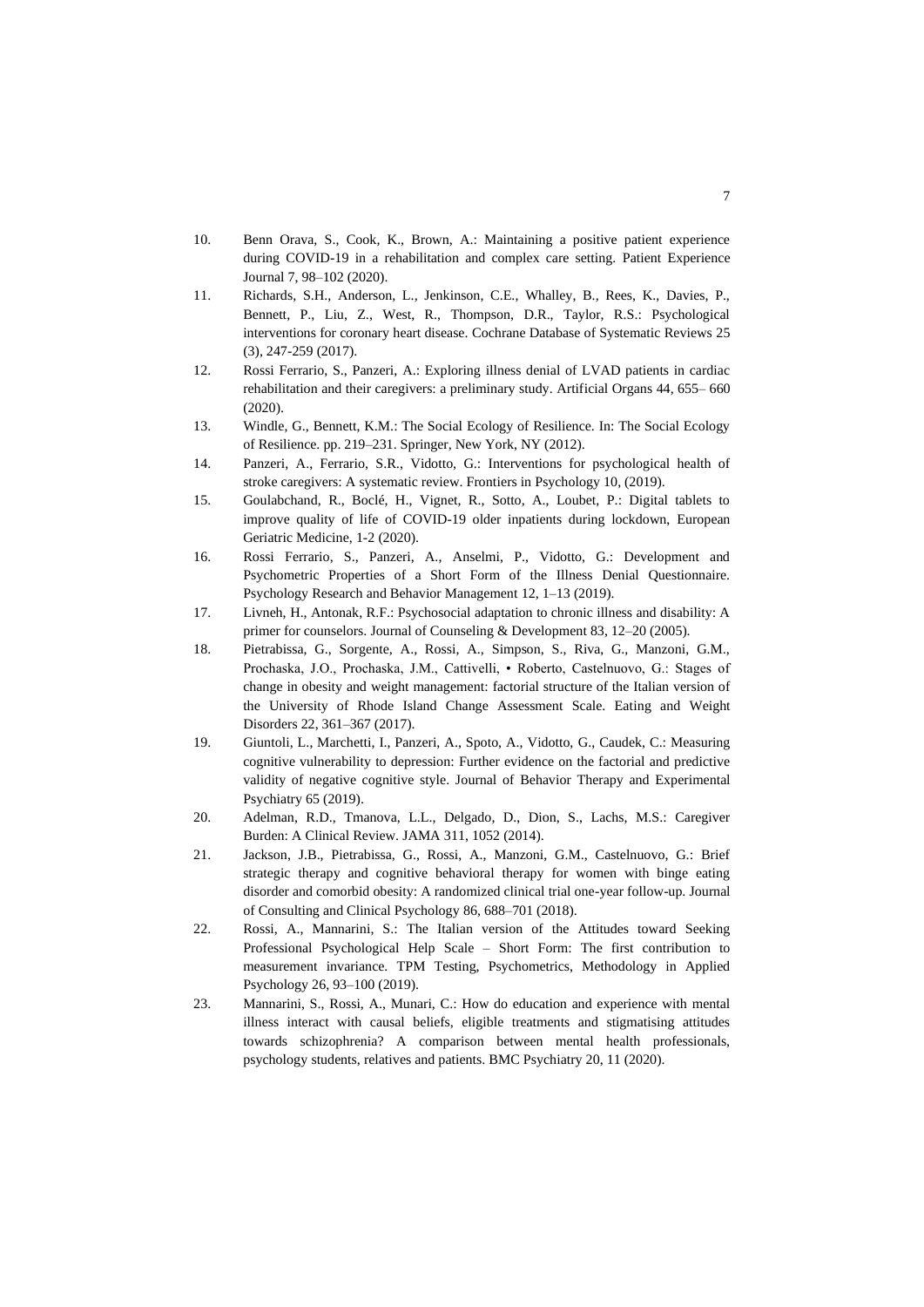- 24. Mannarini, S., Rossi, A.: Assessing mental illness stigma: A complex issue. Frontiers in Psychology 9, (2019).
- 25. Mannarini, S., Boffo, M., Rossi, A., Balottin, L.: Etiological beliefs, treatments, stigmatizing attitudes towards schizophrenia. What do Italians and Israeli think? Frontiers in Psychology 8:2289, 1–9 (2018).
- 26. Mannarini, S., Boffo, M., Balottin, L.: Beliefs about the patient's role in the psychotherapeutic relationship: A latent trait perspective. TPM Test Psychom Methodology in Applied Psychology 20, 277–294 (2013).
- 27. Pietrabissa, G., Manzoni, G.M., Rossi, A., Castelnuovo, G.: The MOTIV-HEART study: A prospective, randomized, single-blind pilot study of brief strategic therapy and motivational interviewing among cardiac rehabilitation patients. Frontiers in Psychology 8, 1–12 (2017).
- 28. Zheng, Y.Y., Ma, Y.T., Zhang, J.Y., Xie, X.: COVID-19 and the cardiovascular system, Nature Reviews Cardiology 17(5), 259-260 (2020).
- 29. Manzoni, G.M., Rossi, A., Pietrabissa, G., Mannarini, S., Fabbricatore, M., Imperatori, C., Innamorati, M., Gearhardt, A.N., Castelnuovo, G.: Structural validity, measurement invariance, reliability and diagnostic accuracy of the Italian version of the Yale Food Addiction Scale 2.0 in patients with severe obesity and the general population. Eating and Weight Disorders, 1-22 (2020).
- 30. Dietz, W., Santos-Burgoa, C.: Obesity and its Implications for COVID-19 Mortality. Obesity 28(6), 1005-1005 (2020).
- 31. Manzoni, G.M., Rossi, A., Pietrabissa, G., Varallo, G., Molinari, E., Poggiogalle, E., Donini, L.M., Tarrini, G., Melchionda, N., Piccione, C., Gravina, G., Luxardi, G., Manzato, E., Schumann, R., Innamorati, M., Imperatori, C., Fabbricatore, M., Castelnuovo, G.: Validation of the Italian Yale Food Addiction Scale in postgraduate university students. Eating and Weight Disorders 23, 167–176 (2018).
- 32. Simpson, S.G., Pietrabissa, G., Rossi, A., Seychell, T., Manzoni, G.M., Munro, C., Nesci, J.B., Castelnuovo, G.: Factorial structure and preliminary validation of the Schema Mode Inventory for Eating Disorders (SMI-ED). Frontiers in Psychology 9, 1–17 (2018).
- 33. Pietrabissa, G., Rossi, A., Simpson, S., Tagliagambe, A., Bertuzzi, V., Volpi, C., Fava, G., Manzoni, G.M., Gravina, G., Castelnuovo, G.: Evaluation of the reliability and validity of the Italian version of the schema mode inventory for eating disorders: short form for adult with dysfunctional eating behavior. Eating and Weight Disorders 0, 1– 13 (2019).
- 34. Mannarini, S.: A method for the definition of a self-awareness behavior dimension with clinical subjects: A latent trait analysis. Behavior Research Methods 41, 1029– 1037 (2009).
- 35. Parola, A., Donsì, L.: Time Perspective and Employment Status: NEET Categories as Negative Predictor of Future. Mediterranean Joutnal of Clinical Psychology 7, (2019).
- 36. Parola, A., Donsì, L.: Sospesi nel tempo. Inattività e malessere percepito in giovani adulti NEET . Psicologia della Salute, 44-73 (2018).
- 37. Balottin, L., Mannarini, S., Mensi, M.M., Chiappedi, M., Gatta, M.: Triadic interactions in families of adolescents with anorexia nervosa and families of adolescents with internalizing disorders. Frontiers in Psychology 7, 2046 (2017).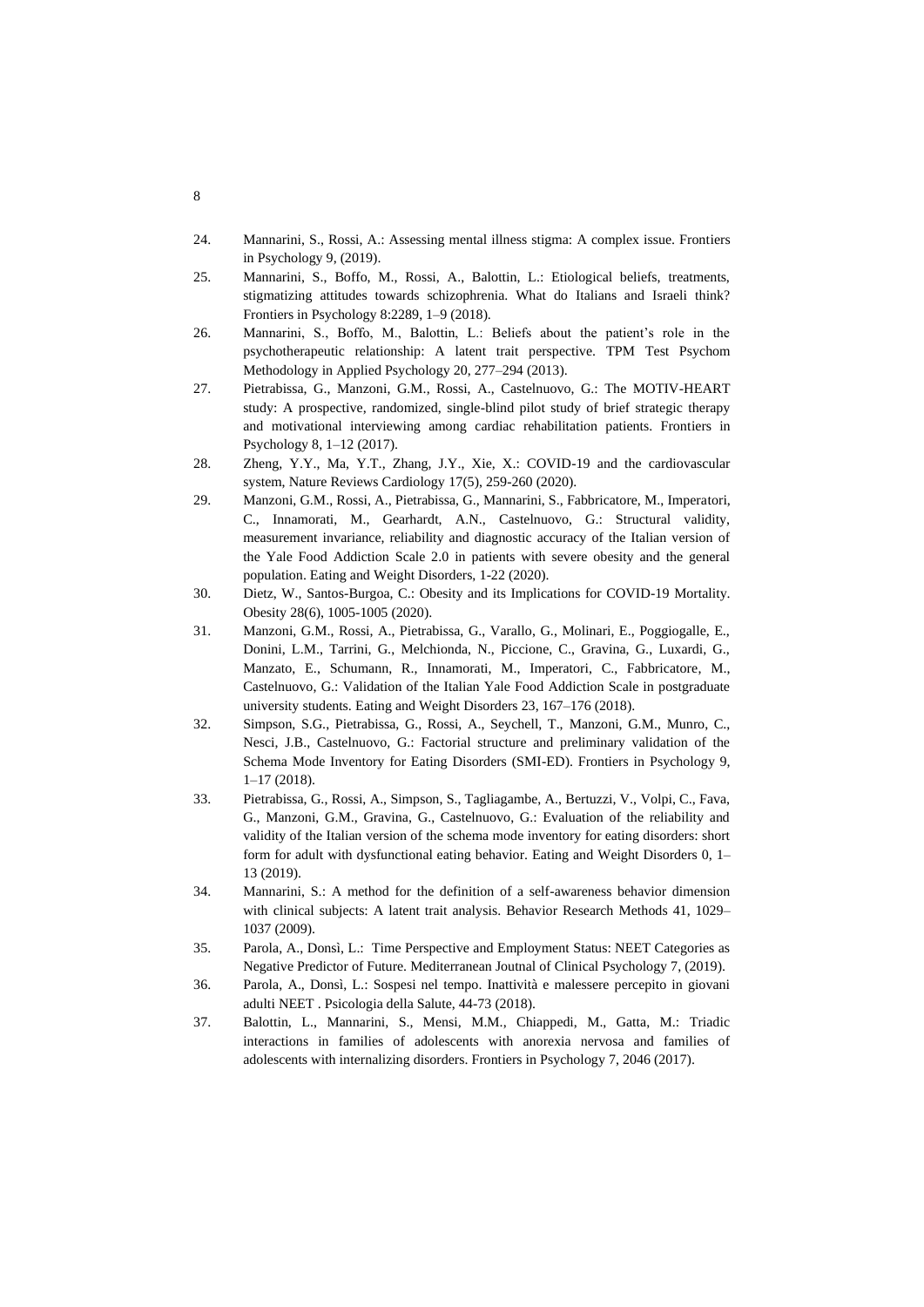- 38. Faccio, E., Belloni, E., Cipolletta, S., Iudici, A., Castiglioni, M., Mannarini, S.: The power of weight and the weight of power in adolescence: a comparison between young and adult women. Journal of Family Studies 25(1), 46-60 (2019).
- 39. Parola, A.: Novel Coronavirus Outbreak and Career Development: a narrative approach into the meaning of Italian university graduates. Frontiers in Psychology 11, 2255 (2020).
- 40. Gatta, M., Balottin, L., Mannarini, S., Chesani, G., Del Col, L., Spoto, A., Battistella, P.A.: Familial factors relating to alexithymic traits in adolescents with psychiatric disorders. Clinical Psychologist 21, 252–262 (2017).
- 41. Mannarini, S., Balottin, L., Munari, C., Gatta, M.: Assessing Conflict Management in the Couple. Family Journal 25, 13–22 (2017).
- 42. Mannarini, S., Boffo, M., Bertucci, V., Andrisani, A., Ambrosini, G.: A Rasch-based dimension of delivery experience: spontaneous vs. medically assisted conception. Journal of Clinical Nursing. 22 2404–2416 (2013).
- 43. Sales, E.: Family burden and quality of life. Quality of Life Research 12, 33–41 (2003).
- 44. Armitage, R., & Nellums, L. B.: COVID-19 and the consequences of isolating the elderly. The Lancet Public Health 5(5), e256. (2020)
- 45. Balestroni, G., Panzeri, A., Omarini, P., Cerutti, P., Sacco, D., Giordano, A., Pistono, M., Komici, K., Rossi Ferrario, S.: Psychophysical health of great elder inpatients in cardiac rehabilitation: a retrospective cohort study. European Joural of Physical Rehabilitation Medicine. April; 56, (2020).
- 46. Manzoni, G.M., Rossi, A., Marazzi, N., Agosti, F., De Col, A., Pietrabissa, G., Castelnuovo, G., Molinari, E., Sartorio, A.: Feasibility, Validity, and Reliability of the Italian Pediatric Quality of Life Inventory Multidimensional Fatigue Scale for Adults in Inpatients. Obesity Facts 11, 25–36 (2018).
- 47. Castelnuovo, G., Giusti, E.M., Manzoni, G.M., Saviola, D., Gabrielli, S., Lacerenza, M., Pietrabissa, G., Cattivelli, R., Maria Spatola, C.A., Rossi, A., Varallo, G., Novelli, M., Villa, V., Luzzati, F., Cottini, A., Lai, C., Volpato, E., Cavalera, C., Pagnini, F., Tesio, V., Castelli, L., Tavola, M., Torta, R., Arreghini, M., Zanini, L., Brunani, A., Seitanidis, I., Ventura, G., Capodaglio, P., D'Aniello, G.E., Scarpina, F., Brioschi, A., Bigoni, M., Priano, L., Mauro, A., Riva, G., Di Lernia, D., Repetto, C., Regalia, C., Molinari, E., Notaro, P., Paolucci, S., Sandrini, G., Simpson, S., Wiederhold, B.K., Gaudio, S., Jackson, J.B., Tamburin, S., Benedetti, F., Agostini, M., Alfonsi, E., Aloisi, A.M., Alvisi, E., Aprile, I., Armando, M., Avenali, M., Azicnuda, E., Barale, F., Bartolo, M., Bergamaschi, R., Berlangieri, M., Berlincioni, V., Berliocchi, L., Berra, E., Berto, G., Bonadiman, S., Bonazza, S., Bressi, F., Brugnera, A., Brunelli, S., Buzzi, M.G., Cacciatori, C., Calvo, A., Cantarella, C., Caraceni, A., Carone, R., Carraro, E., Casale, R., Castellazzi, P., Castino, A., Cerbo, R., Chiò, A., Ciotti, C., Cisari, C., Coraci, D., Dalla Toffola, E., Defazio, G., De Icco, R., Del Carro, U., Dell'Isola, A., De Tanti, A., D'Ippolito, M., Fazzi, E., Ferrari, A., Ferrari, S., Ferraro, F., Formaglio, F., Formisano, R., Franzoni, S., Gajofatto, F., Gandolfi, M., Gardella, B., Geppetti, P., Giammò, A., Gimigliano, R., Greco, E., Ieraci, V., Invernizzi, M., Jacopetti, M., La Cesa, S., Lobba, D., Magrinelli, F., Mandrini, S., Manera, U., Marchettini, P., Marchioni, E., Mariotto, S., Martinuzzi, A., Masciullo, M.,